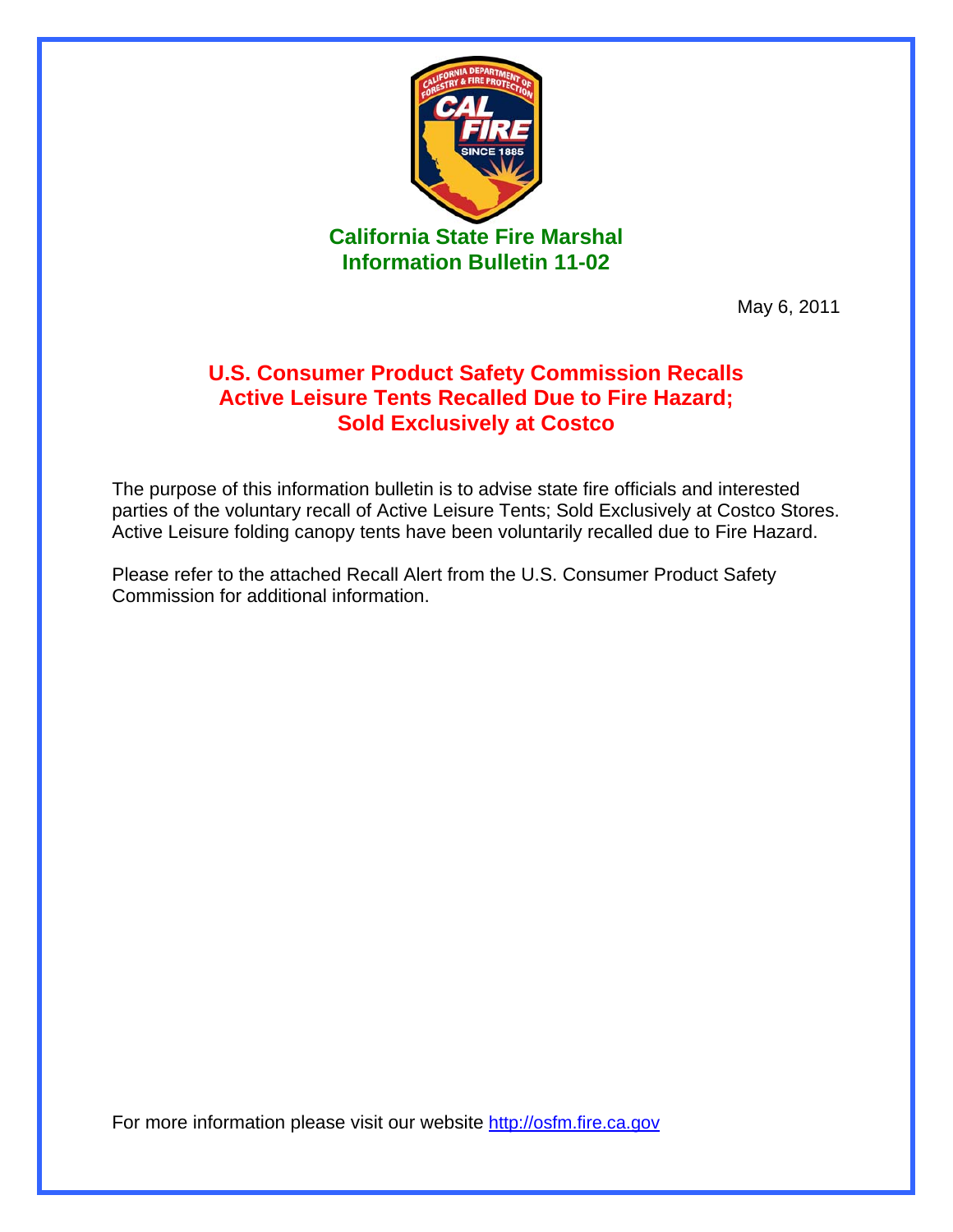## **Recall Alert**

## **U.S. Consumer Product Safety Commission**

Office of Information and Public Affairs Washington, DC 20207

April 7, 2011 Alert #11-732

## **Active Leisure Tents Recalled Due to Fire Hazard; Sold Exclusively at Costco**

*The following product safety recall was voluntarily conducted by the firm in cooperation with the CPSC. Consumers should stop using the product immediately unless otherwise instructed. It is illegal to resell or attempt to resell a recalled consumer product.* 

**Name of Product:** Active Leisure folding canopy tents

**Units:** About 19,000

**Manufacturer:** Active Leisure Inc., of Yinzhou, Ningbo, China

**Hazard:** The tents do not meet the flammability label claim on the unit, posing a fire hazard to consumers.

**Incidents/Injuries:** None reported.

**Description:** The recall includes Active Leisure 10' by 10' folding canopy tents. Item number 544803 is printed on the original packaging near the bar code. The tents have a metal frame covered in white fabric.

**Sold exclusively at:** Costco stores nationwide from January 2011 through February 2011 for about \$190.

**Manufactured in:** China

**Remedy:** Consumers should immediately stop using the recalled canopy tents and return them to any Costco store for a full refund.

**Consumer Contact:** For more information, contact Active Leisure toll-free at (877) 730-1583 between 9 a.m. and 5 p.m. Monday through Friday ET.